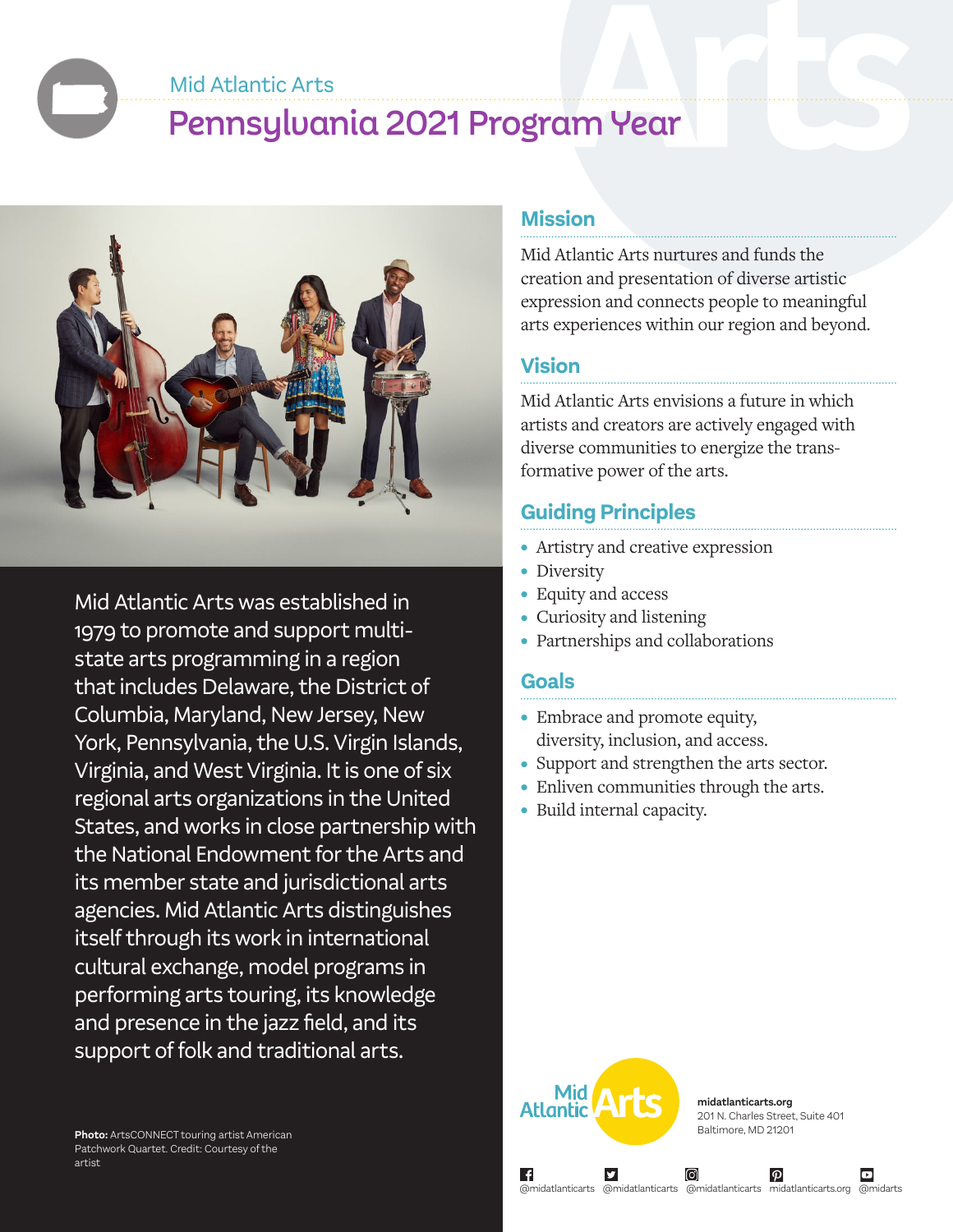# **Programming Activity for Pennsylvania**  July 2020 through June 2021 Mid Atlantic Arts



# **Pennsylvania Grantees**

**African American Cultural Center,** Pittsburgh Rare Essence, DC **(MAT)**

### **Alan Cooper Leadership in the Arts Recipient**

Stanford Thompson, Ardmore

# **ArtVolution Cultural Innovation**

 **Project, Inc.,** Bensalem Dayramir González & Habana enTRANCé, NY **(JTN)**

# **Bucknell University,** Lewisburg

Acrobuffos, NY **(MAT)** American Patchwork Quartet, NY **(AC)** Red Sky Performance, Canada **(AC)** Sonia De Los Santos, NJ **(MAT)** The Honey Dewdrops, MD **(MAT)**

**Program Key:** ArtsCONNECT (AC) Folk and Traditional Arts Touring Network (FTAN) Jazz Touring Network Engagement (JTN) Mid Atlantic Tours (MAT) Southern Exposure (SEP)

### **CARES Arts Organization Relief Grantees**

Allentown Symphony Association, Inc., Allentown Alumni Theater Company, Pittsburgh CultureWorks Greater Philadelphia, Philadelphia First Person Arts, Inc., Philadelphia Gretna Productions, Inc., Mount Gretna Hill Dance Academy Theatre, Pittsburgh Jazz Bridge Project, Inc., Philadelphia Touchstone Center for Crafts, Farmington

### **Friends of the Levitt Pavilion at SteelStacks,** Bethlehem

Vox Sambou, Canada **(PAGE)**

**Kente Arts Alliance,** Pittsburgh Marc Cary, NY**(JTN)**

**Lafayette College,** Easton Ak Dan Gwang Chil, NJ **(MAT)**

# **Lehigh University,** Bethlehem Acrobuffos, NY **(MAT)**

**Manchester Craftsmen's Guild,** Pittsburgh Victor Provost, MD **(JTN)**

# **Mid Atlantic Arts Creative Fellowships Recipient**

Annie Liontas, Philadelphia